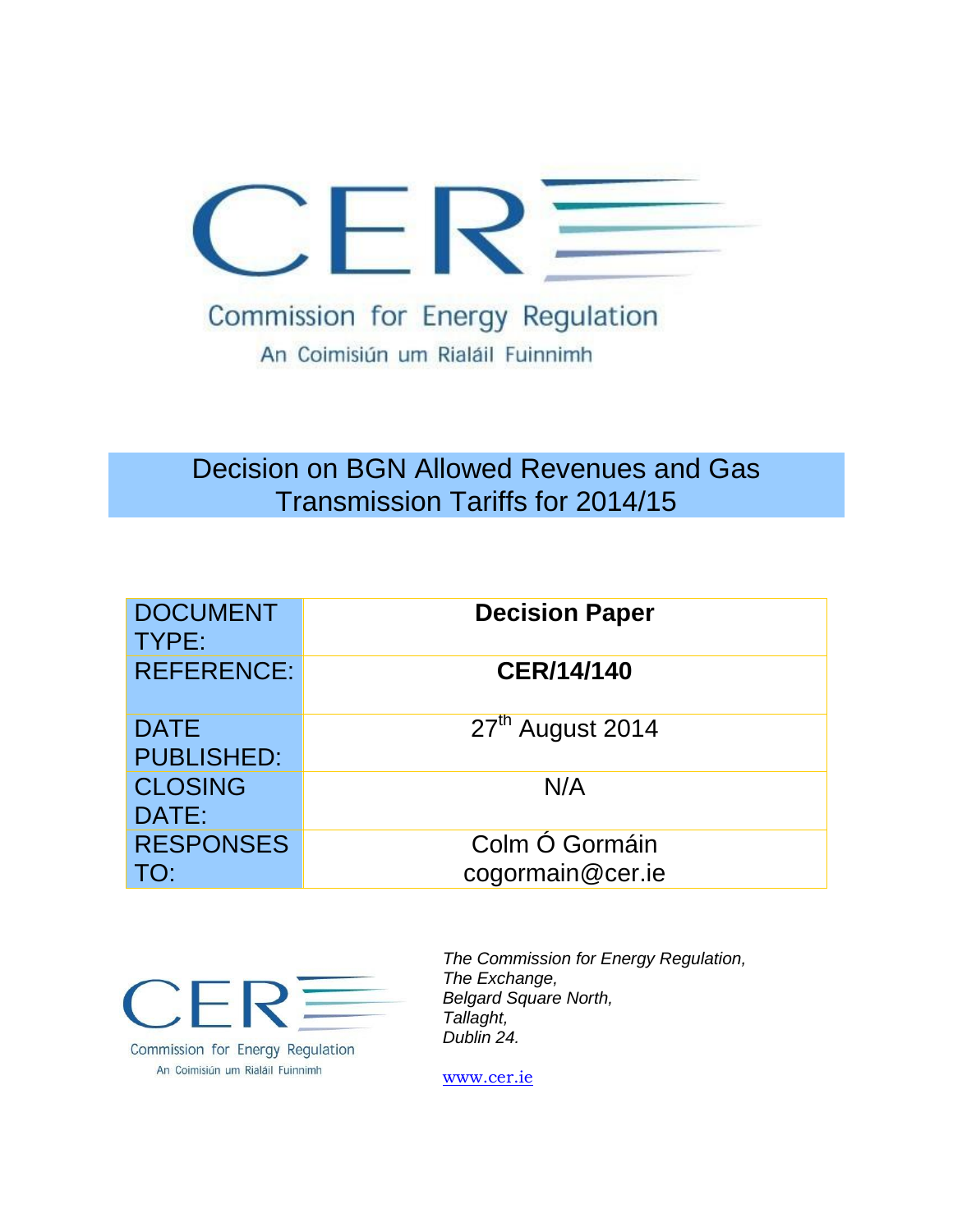## **CER – Information Page**

#### **Abstract:**

This paper sets out the decision of the Commission for Energy Regulation ('the CER') in relation to Bord Gáis Networks ('BGN') Allowed Revenues and Gas Transmission Tariffs for the Gas Year 1<sup>st</sup> October 2014 to 30<sup>th</sup> September 2015.

The average Transmission Tariff for UK gas will fall by 5.5%.

## **Target Audience:**

Gas Customers, Suppliers, Shippers and Producers.

### **Related Documents:**

Decision on October 2012 to September 2017 Transmission revenue for Bord Gáis Networks

http://www.cer.ie/docs/000448/cer12196.pd[f](file:///C:/Users/jmelvin/AppData/Local/Microsoft/Windows/Temporary%20Internet%20Files/Content.Outlook/M0CXIF68/Decision%20Paper%20on%20October%202012%20to%20September%202017%20Distribution%20Revenues%20for%20Bord%20Gáis%20Networks%20(%20CER/12/195))

Decision on BGN Allowed Revenues and Gas Transmission Tariffs for 2013/14

http://www.cer.ie/docs/000051/cer13193-bgn-allowed-revenues-and-transmissiontariffs.pdf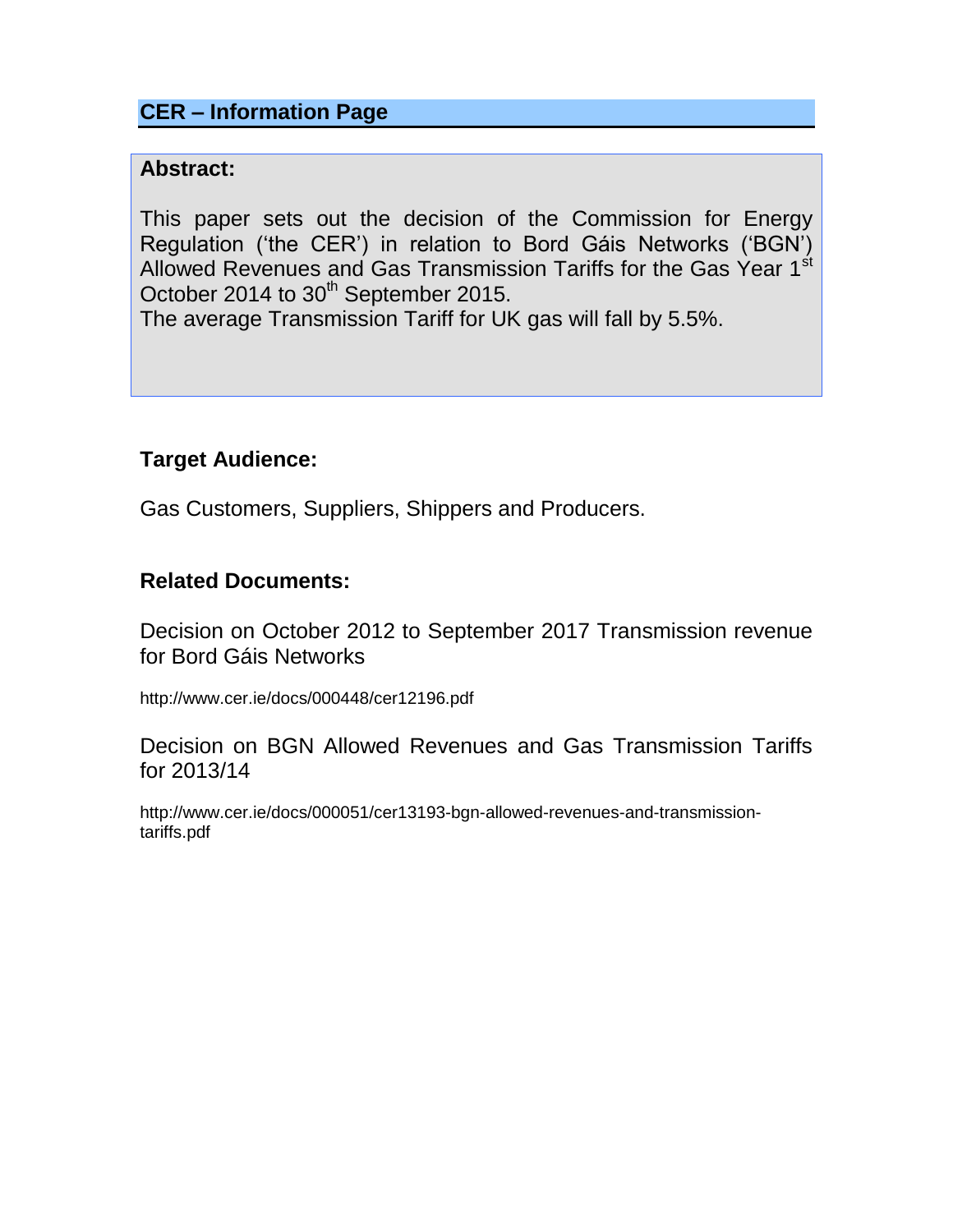#### **1.0 Introduction**

### *1.1 Purpose of this paper*

The purpose of this paper is to outline the CER's decision in relation to BGN allowed revenues and gas Transmission tariffs for 2014/15. The calculation of Transmission tariffs is based on the BGN Price Control (PC3) (CER/12/196) which established revenues for Transmission over the 5 year period from October 2012 to September 2017. This is the  $3^{rd}$  review of Transmission tariffs as part of the current Price Control.

## **1.2 Background Information**

Under the Gas (Interim) (Regulation) Act, 2002, the CER is responsible for regulating charges in the natural gas market. Under Section 14 of that Act the CER may set the basis for charges for transporting gas through Transmission systems.

Bord Gáis Networks (BGN) submitted estimates of tariffs for the forthcoming year. These included;

- Revised expected pass through costs for 2014/15,
- Items not finalised in the PC3 Decision,
- Finalised pass through costs for 2012/13,
- A WACC of 5.2%. This is the floor of the WACC range allowed in the PC3 Decision.

The Transmission revenues that apply for both Capex and Opex are outlined in the PC3 model that accompanies that Decision. As part of the setting of annual tariffs additional costs are submitted to the CER for approval. These include pass-through items where the final costs were not known for certain in the PC3 Decision, as well as additional items that were not finalised in the PC3 Decision.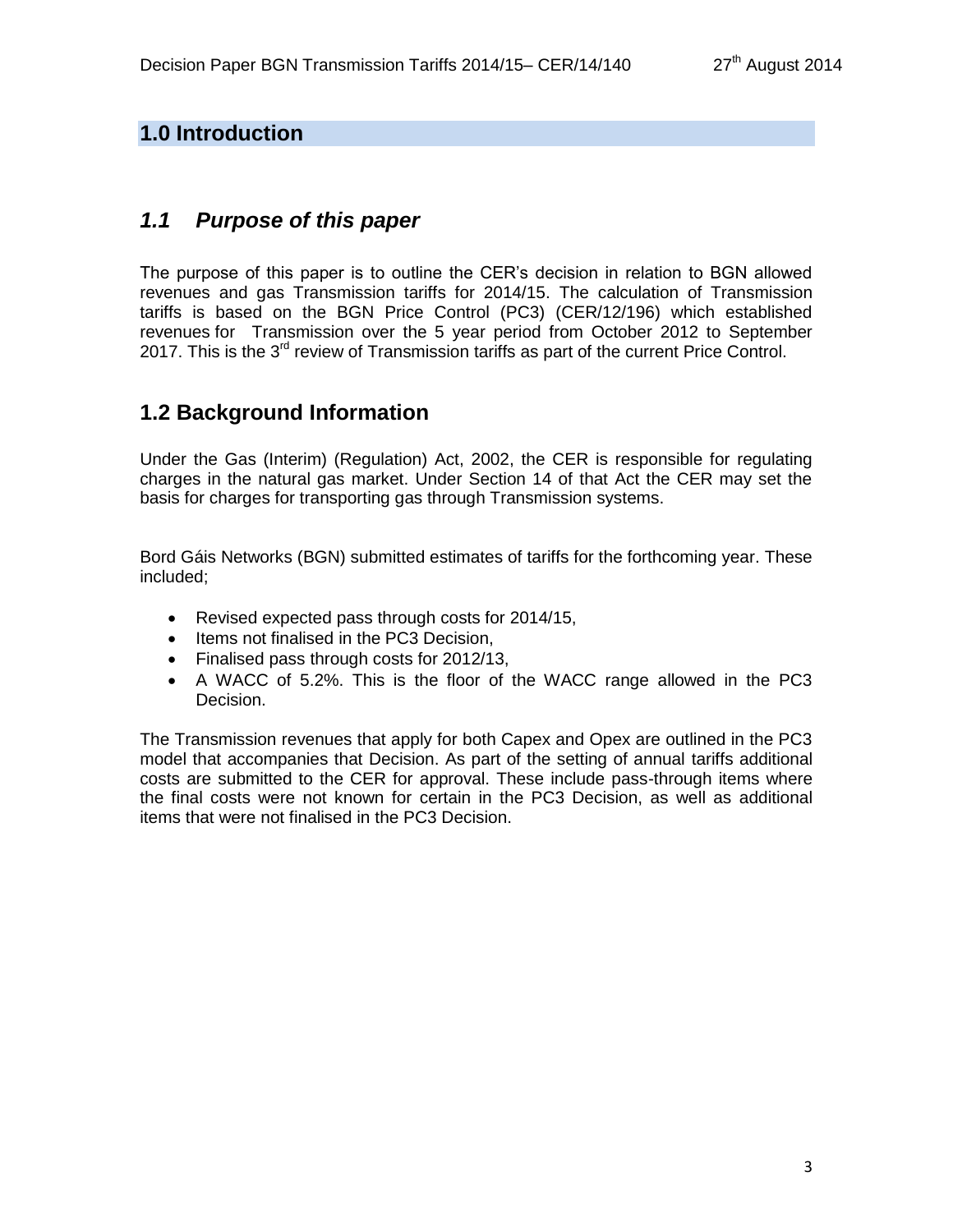## **2.0 Transmission Revenues and Tariffs for 2013/14**

## *2.1 PC3 Decision Paper CER/12/196*

In November 2012 the CER published its decision on the Transmission revenue for Bord Gáis Networks (BGN) for the period covering October 2012 to September 2017. This paper allowed €998.5m to be recovered for Transmission over the 5 year period. Of this €301.5m was allocated to Opex.

This Decision Paper outlined that the Weighted Average Cost of Capital (WACC) would be set at 6.39%. The 5 year PC3 Decision was taken at a time of significant economic uncertainty within both Ireland and the Eurozone. As such the WACC set in the PC3 Decision reflected the higher cost of debt and equity for many Eurozone countries and companies prevailing at that time.

However, a trigger mechanism was included in the PC3 Decision which allowed the WACC to be indexed to sovereign debt costs on a yearly basis. This aims to ensure that where market rates change, the effect will be passed onto consumers. A floor and ceiling of 5.2% and 8.2% respectively have been set for the WACC during this period.

As part of the setting of transmission tariffs in 2013/14 the WACC floor of 5.2% applied due to improved market conditions for Ireland. This WACC floor will continue to apply for 2014/15.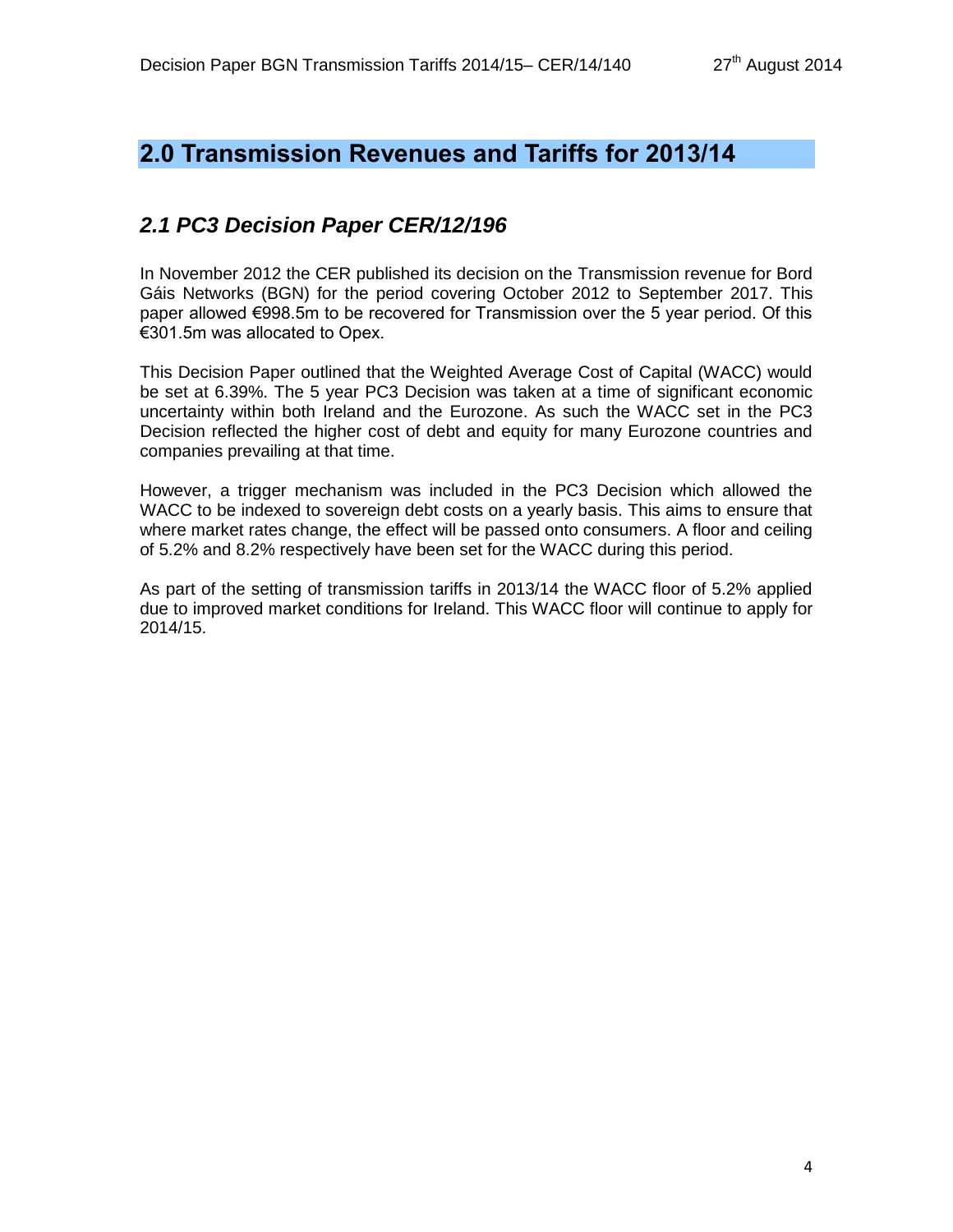#### **3.0 Adjustments for Calculation of 2013/14 Tariffs**

In order to finalise the 2014/15 Transmission tariffs BGN have submitted further information including adjustments to the required revenues. These items include those considered pass-through and items that were not finalised in the PC3 Decision.

## **3.1. Revised Pass-Through Costs for 2014/15**

The items below are reflected in the PC3 Decision. However, at the time of that Decision, the exact costs for each year were not known. Therefore, BGN submit updated costs associated with these items on an annual basis.

Pass-through costs for the coming year have been updated to reflect the following;

- Higher Local Authority Rates in Ireland, but lower Local Authority Rates in **Scotland**
- Higher than anticipated Gaslink costs, driven by EU Network Code work.
- Lower than anticipated CO2 costs. This is due to a significant reduction in the price of carbon since the allowance was set in PC3.

A positive number indicates a greater than expected cost under this heading i.e. it will apply upward pressure on the required revenues for BGN over the Price Control period. A negative number will reduce the required revenues.

| 2014/2015 Forecasts      |             |
|--------------------------|-------------|
| <b>Pass through Cost</b> | €m          |
| (Variance)               |             |
| Onshore Rates*           | $+0.30$     |
| <b>UK Rates</b>          | $-0.33$     |
| Inch Rates               | $-0.01$     |
| <b>CER Levy</b>          | No variance |
| Gaslink                  | $+1.05$     |
| UK CO <sub>2</sub>       | $-0.20$     |
| Inch CO <sub>2</sub>     | $-0.06$     |
| <b>Total Variance</b>    | $+0.75$     |

\*For rates, 50% of the variance between allowed and estimated costs is passed through.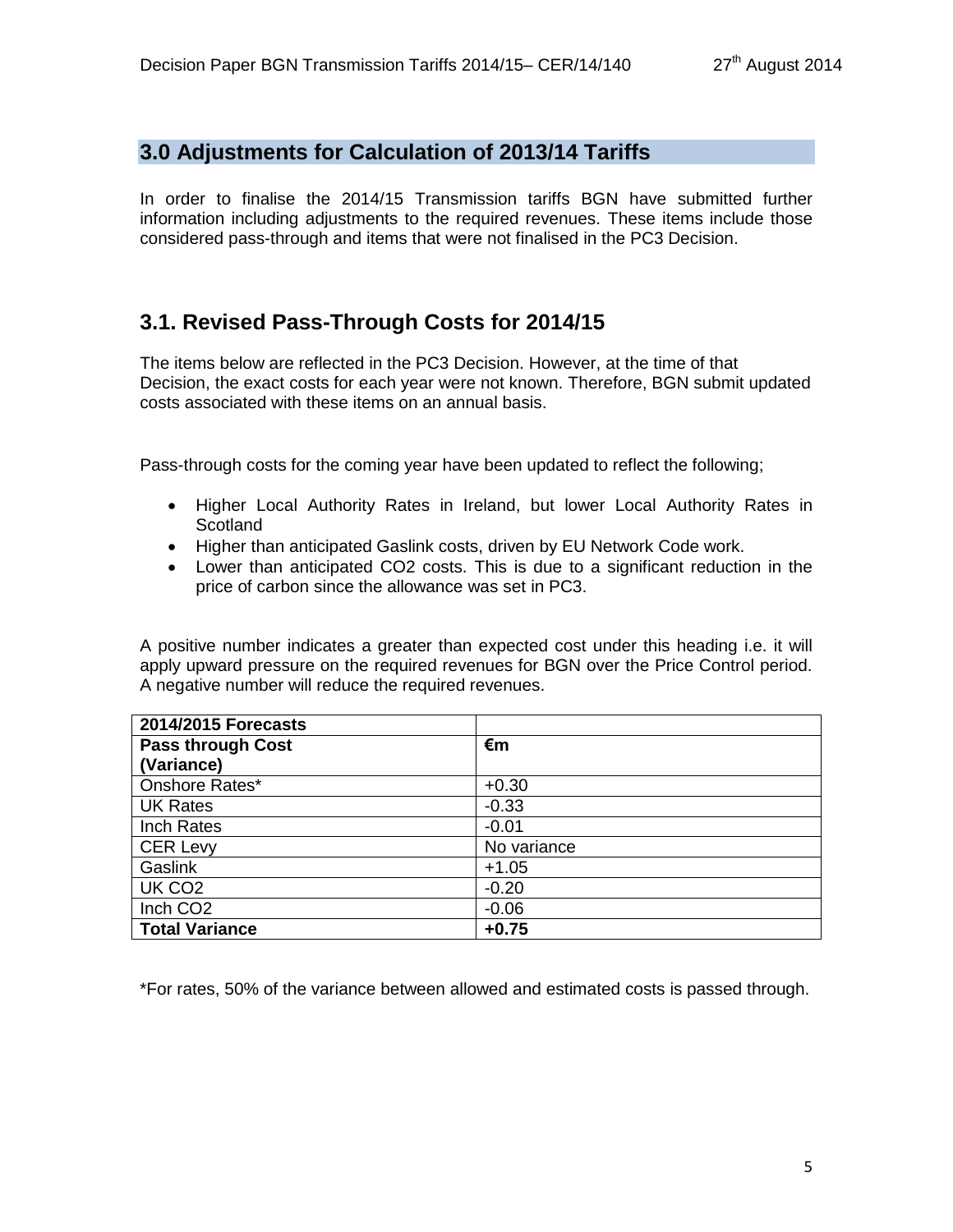## **3.1.2 Gaslink**

As Gaslink remains a separate legal entity (at least for part of 2014/15) its allowances continue to be set separately from Bord Gáis Networks.

For 2014/15 an additional allowance has been made for Gaslink. This includes a membership allowance for the PRISMA capacity booking platform<sup>1</sup> which will facilitate compliance with the requirements of the Capacity Allocation Mechanism (CAM) Network Code. In total the costs associated with the PRISMA capacity platform are €505,000.

In addition, an allowance has been made for Network Code implementation work that Gaslink, as the Transmission System Operator (TSO) will carry out. This will include reviews of the Code of Operation, Connected Systems Agreements, Financial Security Policy reviews etc. An allowance of €484,000 has been approved for this work stream.

Network Codes relate to the transmission system and therefore the additional Gaslink costs have been included as part of the calculation of Transmission tariffs.

It should be noted that the Network Code allowance for Gaslink is separate from the Network Code implementation work indicated below. The allowance below relates to operational work and Capex ( such as IT) that will be carried out by BGN.

## **3.2. Items not finalised in the PC3 Decision**

As part of the tariff review BGN have submitted a number of items that were not identified in the PC3 Decision. For 2014/15 BGN have submitted costs for the following items.

| <b>Item</b>                                        | <b>BGN</b> submission   | <b>CER</b> approved amount for<br><b>Transmission tariffs</b> |
|----------------------------------------------------|-------------------------|---------------------------------------------------------------|
| <b>Technical Training &amp;</b><br>Competency 2014 | €882,000                | €441,000                                                      |
| Network Code<br>Implementation 2014                | €5,559,300 <sup>2</sup> | €5,559,300                                                    |

 $\overline{a}$ 1 https://www.prisma-capacity.eu/web/start/

<sup>2</sup> In total BGN have requested €6,691,632 for Network Code implementation. Therefore, 6,691m has been included in the updated PC3 model. The  $c \in 5.6$ m is the amount to be spent in 2014/15.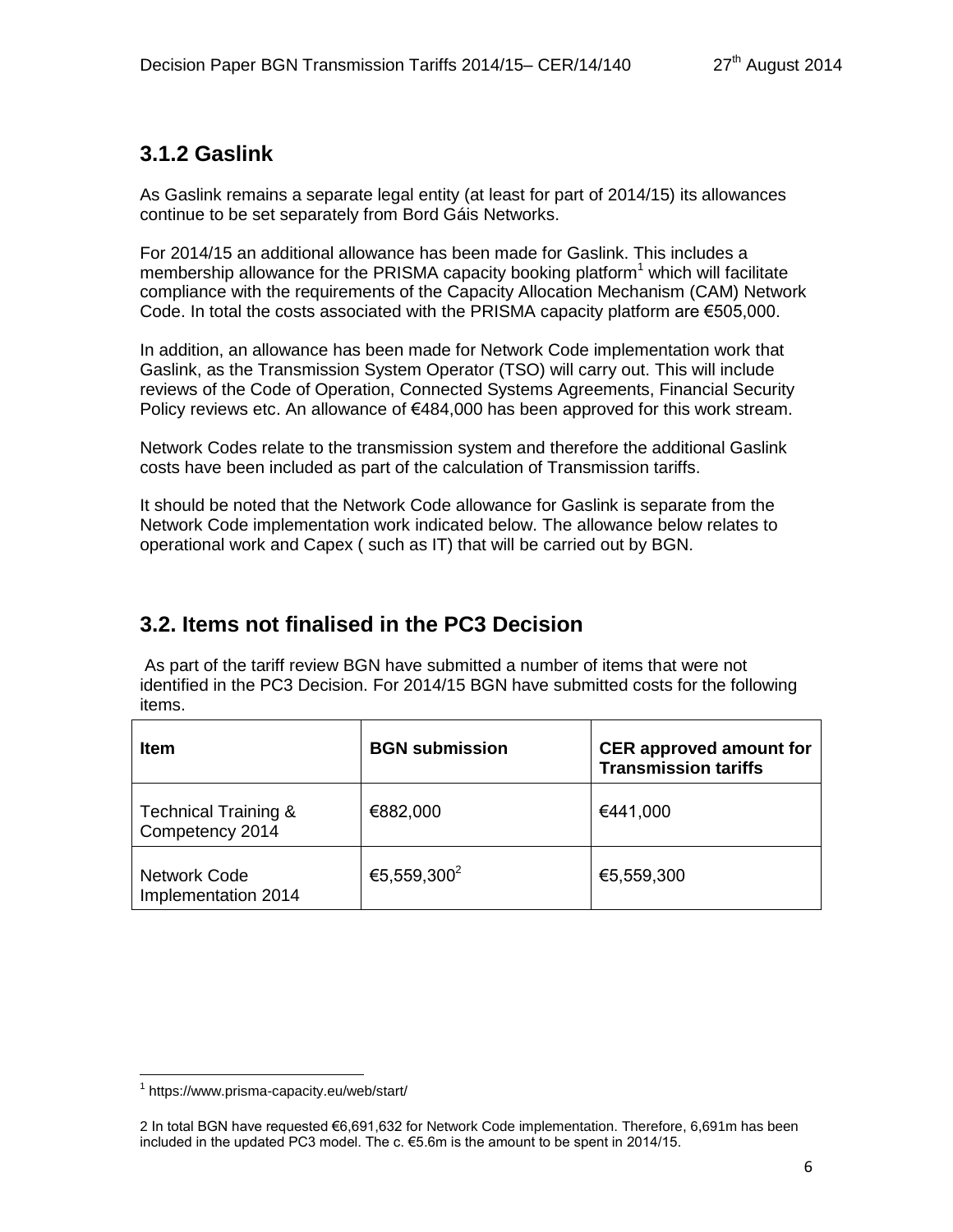### **3.2.1 Technical Training & Competency**

Resulting from a review of BGN technical competency by the Safety Division in CER, a recommendation was made that competency development within BGN be improved in core network functions.

CER has approved an additional allowance for 2014/15 which includes investment in training facilities, field assessments and external assessments.

For the Gas Year 2014/15 the CER has approved €882,000 for technical training. 50% of this allowance will be collected via Distribution tariffs and the remainder via Transmission tariffs. This is because technical training relates to the entirety of the gas network, both Distribution and Transmission.

### **3.2.3 Network Code Implementation**

In June 2014 BGN submitted a Project Initiation Document (PID) to CER relating to the implementation of European Network Codes. In total the project will cover five Network Codes namely, Capacity Allocation Mechanisms (CAM), Congestion Management procedures (CMP), Balancing (BAL), Interoperability & Data Exchange (IO&DE), and Tariffs (TAR).

Ireland is legally obliged to implement these Codes which will be binding across the EC. As a result, a considerable volume of operational work will be required to ensure compliance with the requirements of the Codes. A significant portion of the projects costs relate to IT Capex. It is estimated that approximately 120 functions on GTMS will require amend and that a further 80 new functions will be required.

The CER has examined the costs associated with this project and concluded that they are necessary to ensure compliance with future Network Codes. The total budget over a four year period up to Gas Year 2016/17 is €6,961,632 of which  $€5,000,000$  is IT Capex between 2014/15 and 2015/16.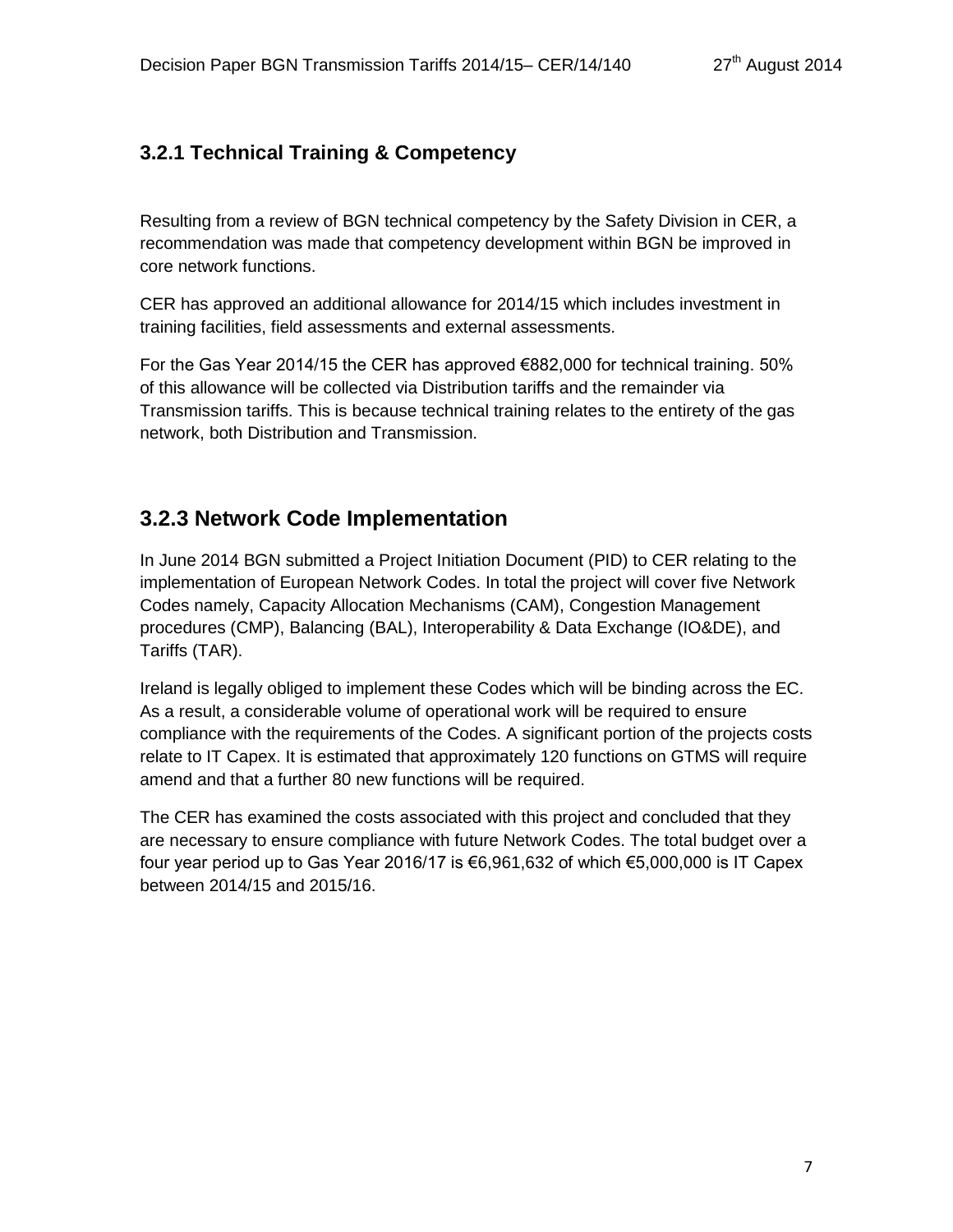## **4.0 2012/13 Correction Factor**

The application of a correction factor adjusts for the difference between 2012/13 actual revenues and pass-through costs versus the ex-ante projections for these items, which were forecast at the time of setting tariffs.

In 2012/13 a revenue over-recovery of €2.23m arose. As with the over-recovery seen in Distribution tariffs this was driven in part due to a colder than usual spring 2013. This over-recovery will be given back as part of this tariff review.

In addition as the actual out-turn of pass-through items are known these are corrected. The inclusion of these adds an additional €0.120m. This is driven by lower than anticipated local authority rates and CO2 rates (driven by lower than forecast carbon costs), but is offset slightly by a higher CER levy.

As the over-recovery is in 2012/13 monies an interest rate multiplier has been applied. An interest rate multiplier of 1.05% has been applied which results in a nominal overrecovery of  $\text{E}2.22^3$ .

The over-recovery giveback for 2014/15 and the pass-through adjustment for 2014/15 are set out below. A negative figure indicates downward pressure on tariffs and the resulting negative figure is given back to the market as an adjustment to the Transmission tariffs.

 3 See Section 5 below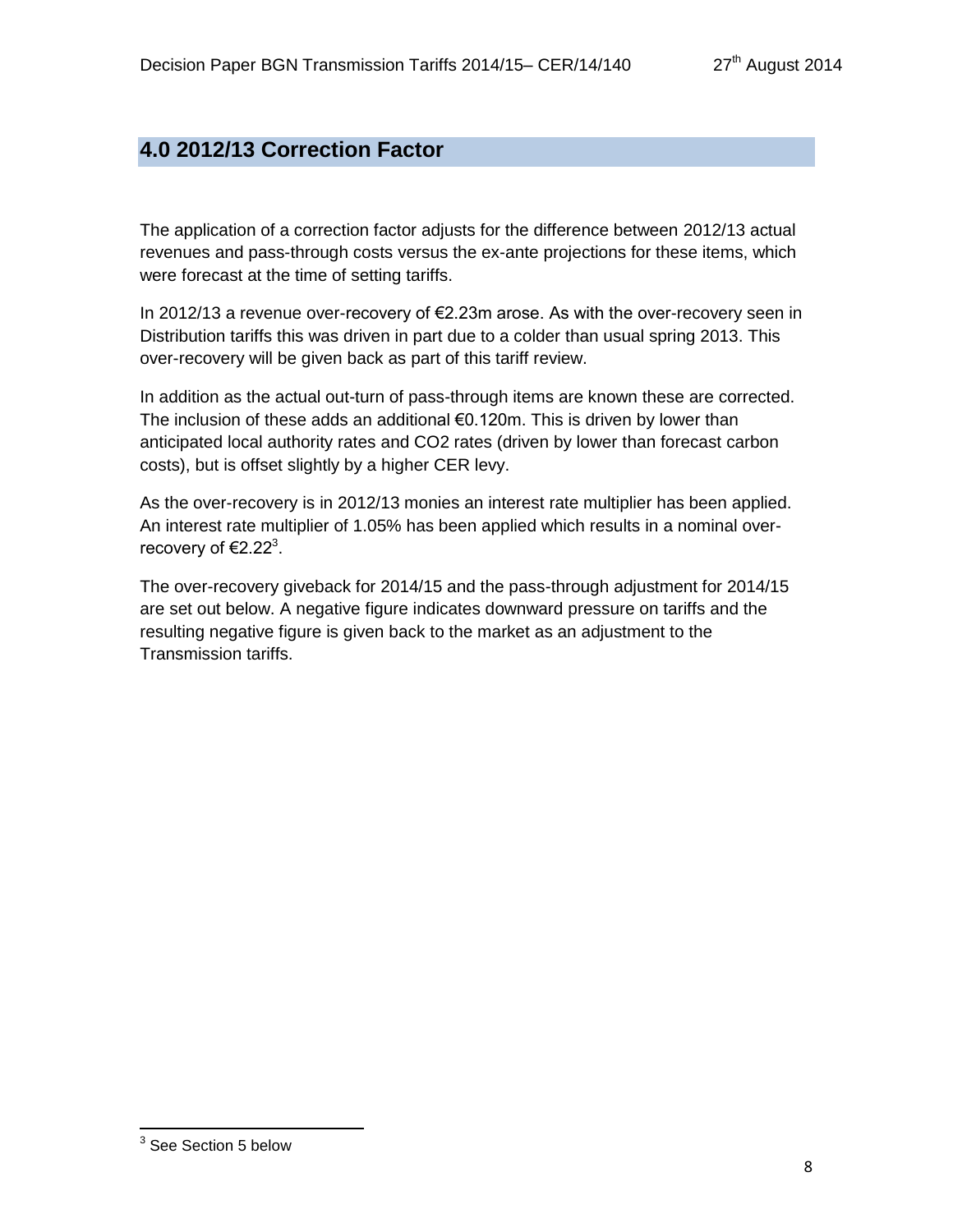| 12/13 Actual Outturn                               | Over/Under<br>recovery | $\epsilon$ m | Cumulative<br>additional<br>revenue<br>required<br>$\epsilon$ m |  |
|----------------------------------------------------|------------------------|--------------|-----------------------------------------------------------------|--|
| Revenue<br>over                                    | Over                   | $-2.23$      | $-2.23$                                                         |  |
| Recovery                                           |                        |              |                                                                 |  |
| <b>Onshore Rates</b>                               | Under                  | $+0.03$      | $-2.20$                                                         |  |
| <b>CER Levy</b>                                    | Under                  | $+0.18$      | $-2.02$                                                         |  |
| <b>Inch Rates</b>                                  | Over                   | $-0.03$      | $-2.05$                                                         |  |
| <b>UK Rates</b>                                    | Over                   | $-0.11$      | $-2.16$                                                         |  |
| Gaslink                                            | Under                  | $+0.18$      | $-1.98$                                                         |  |
| CO <sub>2</sub>                                    | Over                   | $-0.13$      | $-2.11$                                                         |  |
| <b>Total over-recovery</b>                         |                        |              |                                                                 |  |
| Interest rate Multiplier                           |                        |              | 1.05                                                            |  |
| <b>Correction</b><br><b>Total</b><br><b>Factor</b> | Over                   |              | $-2.22$                                                         |  |

### **5.0 Interest Rate & Euribor**

The interest rate multiplier is used to uplift recoveries for the tariff year 2012/13.

The Euribor rate +2% is applied where under/over recoveries are below 103% of allowed revenues. Where an over/under recovery is above 103% a Euribor +4% rate applies. Euribor rate, including historical data is available on the Euribor website.

The interest rate indicated below brings the 12/13 monies to 14/15 monies.

| Euribor 12/13        | 0.49% |
|----------------------|-------|
| Euribor 13/14        | 0.56% |
| Euribor +2% 12/13    | 2.49% |
| Euribor +2% 13/14    | 2.56% |
|                      |       |
| <b>Interest Rate</b> | 1.05% |
|                      |       |

#### **5.1. Inflation**

In setting the 2014/15 tariffs, 0.60% inflation was assumed for the time period from April '14 to March '15.

In closing out revenues for 2012/13, actual inflation of 0.60% was used as opposed to the forecast inflation of 1.30% (Source: CSO HICP data).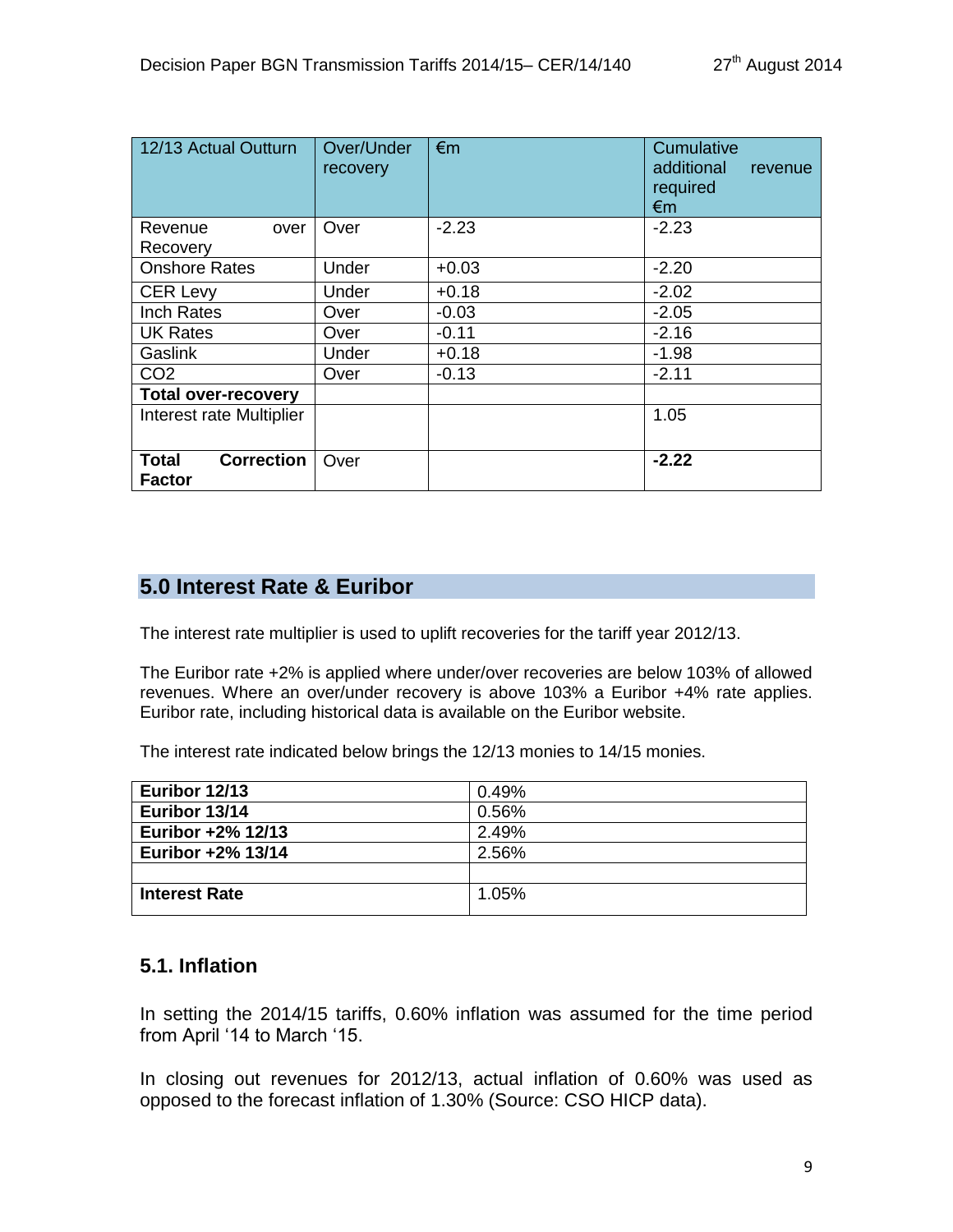#### **6.0 Demand projections**

As part of the PC3 Decision demand projections were estimated for each of the five years of the Price Control. As part of the annual review process these demand figures are adjusted to consider the latest forecasts.

In Gas Year 2014/15 it is assumed that capacity bookings will utilise a mixture of both annual and short term. BGN forecast that c. 11% of the Allowed Revenue at IC Entry will be recovered via short-term bookings and c. 22% of Allowed Revenues for the Onshore Exit system. The NDM sector will continue to book for a 1-in-50 peak day.

In gas year 2014/15 it is expected that commercial flows from Corrib will commence. As this new entry point comes on stream it is projected that shippers will optimise their bookings and continue to rely on trades at Entry, which therefore reduces the expected Moffat annual capacity bookings.

The projections as set out in the PC3 Decision for both Commodity and Capacity are set out below. Transmission allowed revenues are recovered via a 90:10 Capacity/Commodity split.

It should be noted that in calculating the forecast monthly and daily bookings the value of these expected bookings has been converted into an annual equivalent value dependent on when these bookings are expected to arise. The value of these bookings will alter depending on the multipliers that apply in that particular month. These multipliers can be found in CER/12/143.

| Onshore                    | 2013/14 Forecast         | 2014/15                  |          | % Change from PC3 | % Change from<br>2013/14 |
|----------------------------|--------------------------|--------------------------|----------|-------------------|--------------------------|
|                            |                          | PC <sub>3</sub>          | Forecast |                   |                          |
| <b>Annual Capacity GWh</b> | 235.52                   | 225                      | 209.41   |                   |                          |
| <b>Monthly Capacity</b>    | $\blacksquare$           | $\blacksquare$           | 5.83     |                   |                          |
| <b>GWh</b>                 |                          |                          |          |                   |                          |
| <b>Daily Capacity</b>      | $\overline{\phantom{a}}$ | $\overline{\phantom{a}}$ | 52.53    |                   |                          |
| GWh                        |                          |                          |          |                   |                          |
| <b>Total</b>               | 235.52                   | 225                      | 267.77   | 13.7%             | 19.0%                    |
| <b>GWh</b>                 |                          |                          |          |                   |                          |
| <b>Onshore</b>             | 2013/14 Forecast         | 2014/15                  |          | % Change from PC3 | % Change from            |
|                            |                          | PC <sub>3</sub>          | Forecast |                   | 2013/14                  |
| <b>Commodity GWh</b>       | 49,800                   | 50,681                   | 47,870   | $-3.9%$           | $-5.5%$                  |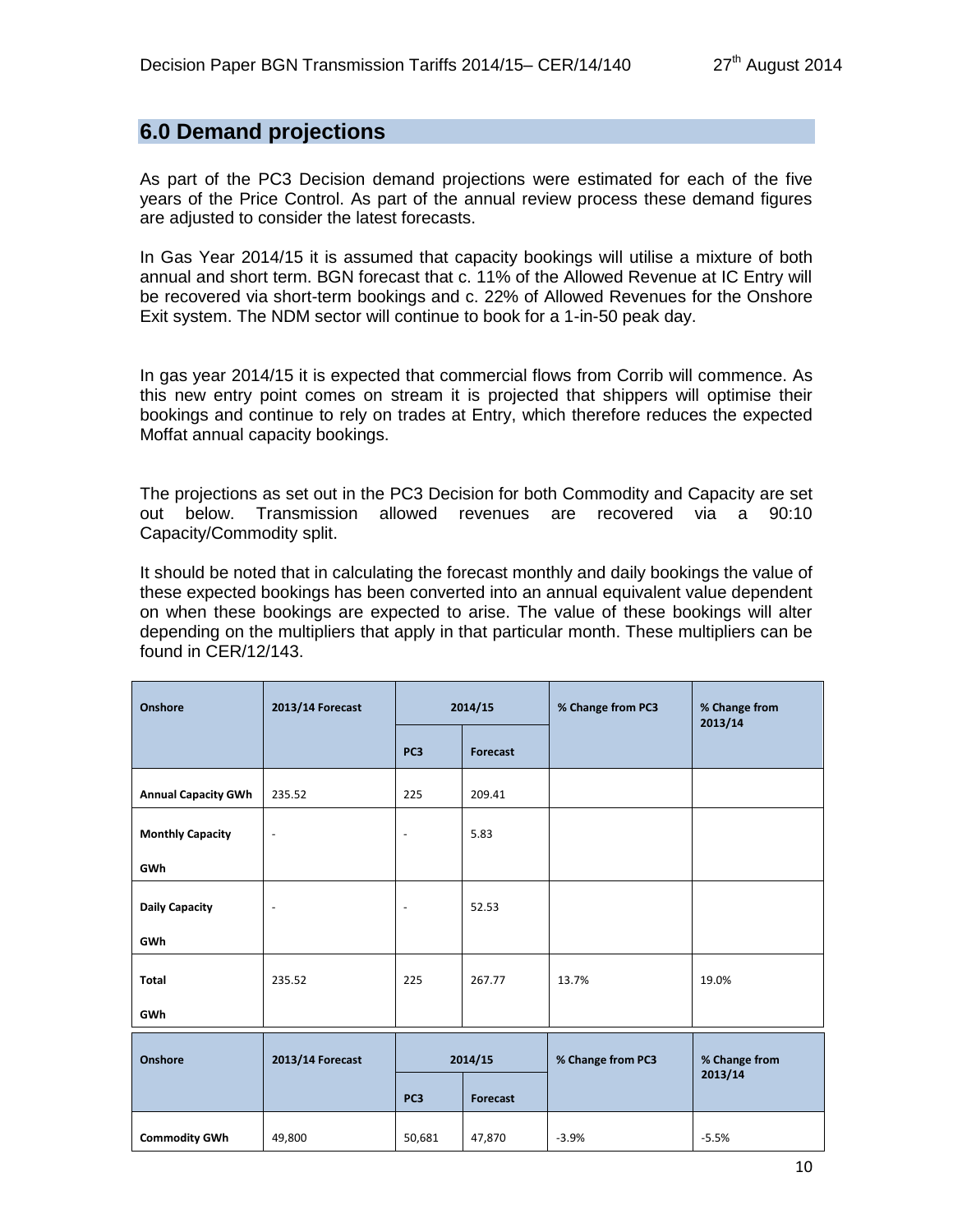| Inch                       | 2013/14 Forecast         | 2014/15                  |                          | % Change from PC3 | % Change from<br>2013/14 |
|----------------------------|--------------------------|--------------------------|--------------------------|-------------------|--------------------------|
|                            |                          | PC <sub>3</sub>          | Forecast                 |                   |                          |
| <b>Annual Capacity GWh</b> | 36.34                    | 32.32                    | 31.91                    |                   |                          |
| <b>Monthly Capacity</b>    | $\overline{\phantom{a}}$ | $\overline{\phantom{a}}$ | $\overline{\phantom{a}}$ |                   |                          |
| GWh                        |                          |                          |                          |                   |                          |
| <b>Daily Capacity</b>      | $\overline{\phantom{a}}$ | $\overline{\phantom{a}}$ | $\overline{\phantom{a}}$ |                   |                          |
| GWh                        |                          |                          |                          |                   |                          |
| Total                      | 36.34                    | 32.32                    | 31.91                    | $-12.2%$          | $-1.3%$                  |
| GWh                        |                          |                          |                          |                   |                          |
| Inch                       | 2013/14 Forecast         | 2014/15                  |                          | % Change from PC3 | % Change from<br>2013/14 |

**PC3 Forecast**

**Commodity** | 3,903 | 6,704 | 5,611 | 43.8% | -16.3%

| <b>IC</b>                  | 2013/14 Forecast         | 2014/15         |          | % Change from PC3 | % Change from<br>2013/14 |
|----------------------------|--------------------------|-----------------|----------|-------------------|--------------------------|
|                            |                          | PC <sub>3</sub> | Forecast |                   |                          |
| <b>Annual Capacity GWh</b> | 158.42                   | 164.78          | 122.73   |                   |                          |
| <b>Monthly Capacity</b>    | $\blacksquare$           | $\blacksquare$  | 4.06     |                   |                          |
| GWh                        |                          |                 |          |                   |                          |
| <b>Daily Capacity</b>      | $\overline{\phantom{a}}$ | $\sim$          | 11.63    |                   |                          |
| GWh                        |                          |                 |          |                   |                          |
| <b>Total</b>               | 158.42                   | 164.78          | 138.41   | $-12.6%$          | $-16.0%$                 |
| GWh                        |                          |                 |          |                   |                          |
| IC                         | 2013/14 Forecast         | 2014/15         |          | % Change from PC3 | % Change from<br>2013/14 |
|                            |                          | PC <sub>3</sub> | Forecast |                   |                          |

**Commodity** 47,219 50,770 35,034 -25.8% -31.0%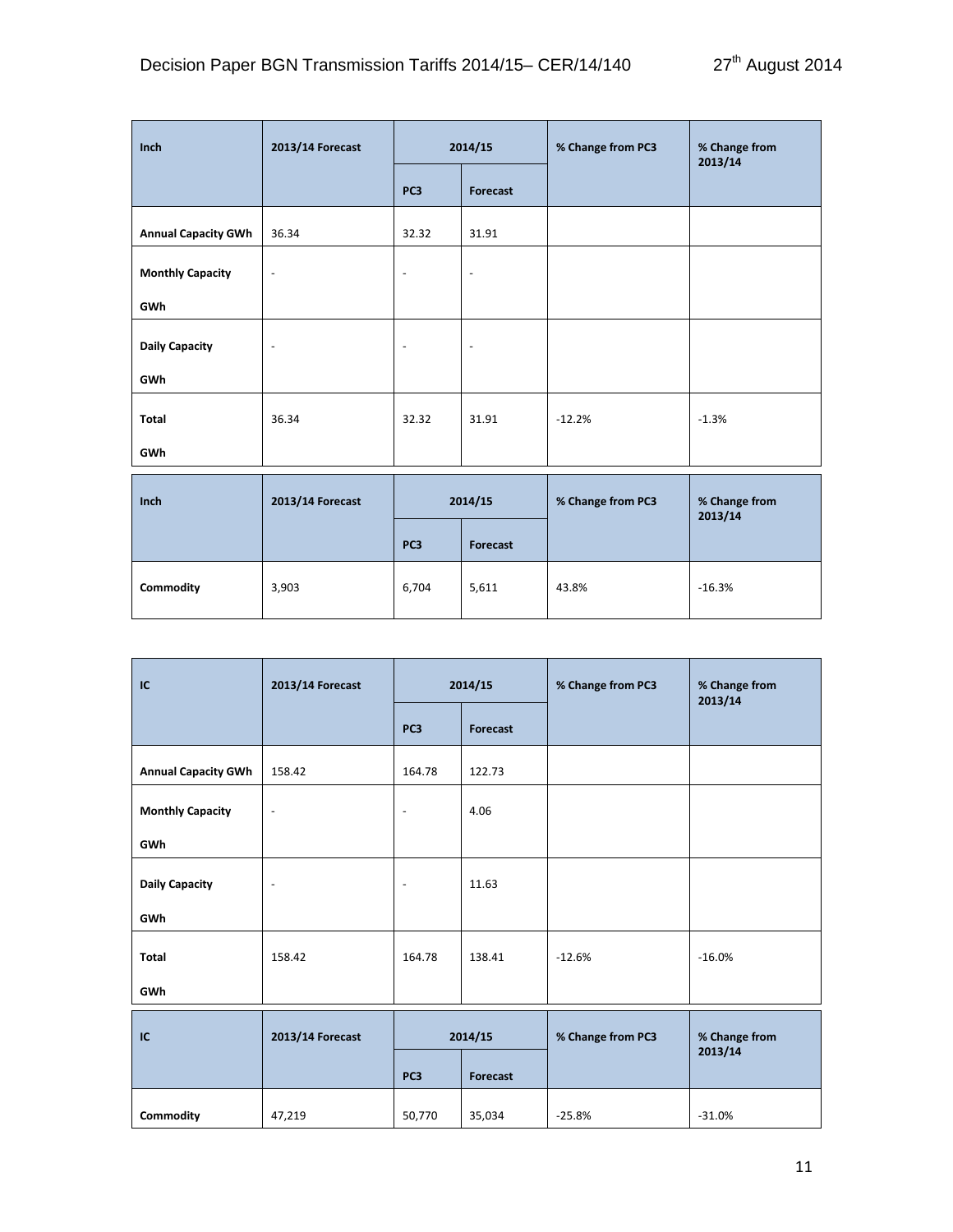It should be noted that as part of the reform of the gas entry tariff regime, from 2015/16 onwards it is expected that tariffs will be set using a choice of methodology as outlined in Information Note CER/14/127. Therefore, this is expected to be the final year whereby transmission tariffs are set using the current methodology based on the expected capacity bookings at each Entry/Exit.

#### **6.1 Network Tariffs for flows to the SNP**

The CER and UR have jointly requested legal advice on the calculation of the SNP Exit tariff. At the time of writing we are awaiting finalisation of this advice.

Upon receipt of finalised legal advice the CER will publish an update on the Exit tariff and the calculations of this charge. This is expected to occur in early October. In the interim, the CER directs Gaslink to continue to apply the 2013/14 Exit tariffs for flows to the SNP.

These tariffs are indicated below.

|                                | ₽             |
|--------------------------------|---------------|
| <b>Default Daily Commodity</b> | 1.089 per MWh |
| <b>Default Daily Capacity</b>  | 9.800 per MWh |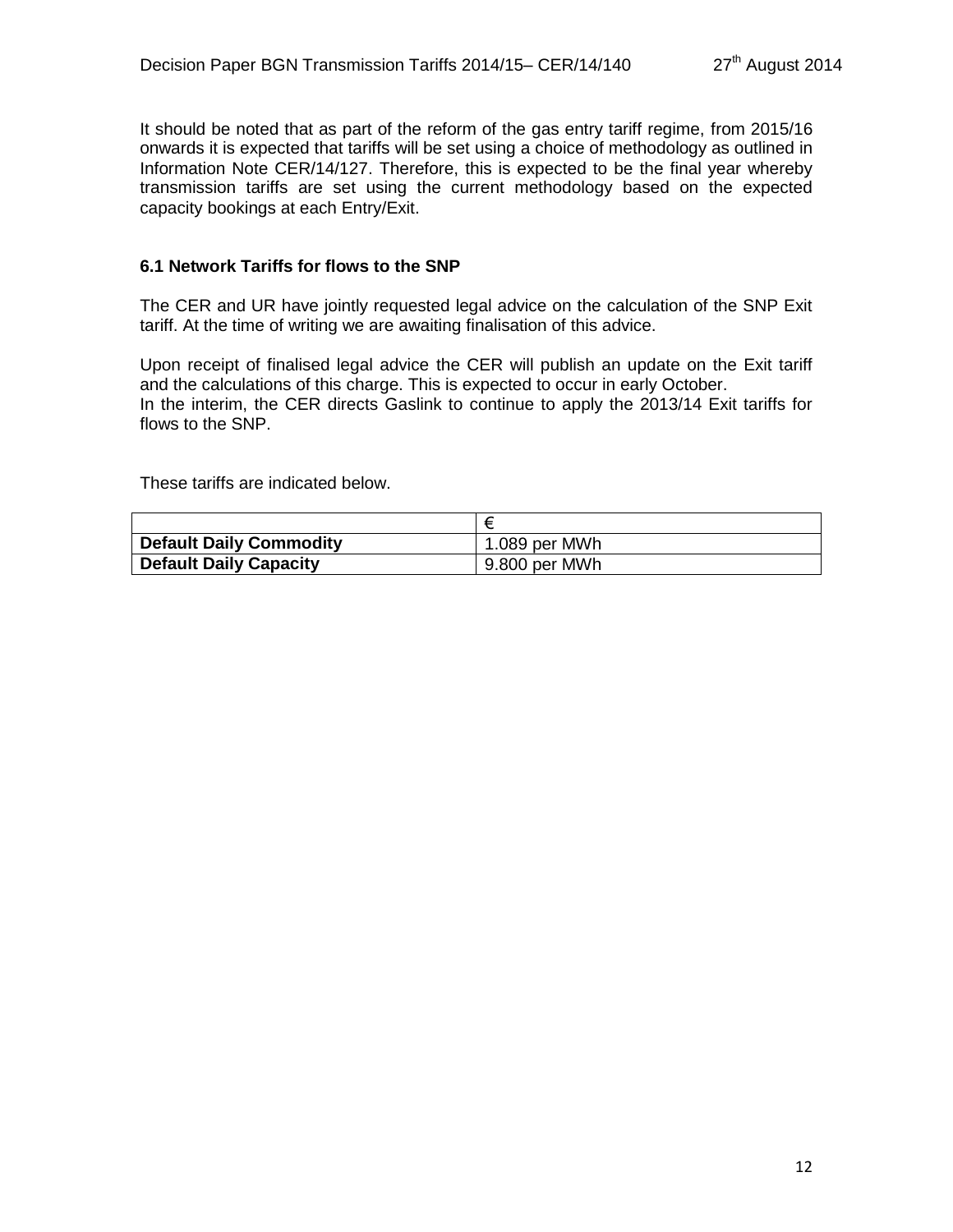# **5.0 CER Decision on Transmission Tariffs for 2014/15**

The CER hereby directs Gaslink to implement the tariffs set out below from  $1<sup>st</sup>$ October 2014 –  $30<sup>th</sup>$  September 2015.

| , . <i>.,</i> .v vvv, |                                 |                        |             |                               |  |  |
|-----------------------|---------------------------------|------------------------|-------------|-------------------------------|--|--|
|                       |                                 | <b>Interconnectors</b> | <b>Inch</b> | <b>Onshore</b><br><b>Exit</b> |  |  |
| <b>Capacity</b>       | €/per<br>peak day<br><b>MWh</b> | 358.577                | 53.604      | 443.036                       |  |  |
| <b>Commodity</b>      | €/MWh                           | 0.157                  | 0.034       | 0.275                         |  |  |

#### **5.1 Interconnectors, Inch and Onshore Tariff (14/15 monies)**